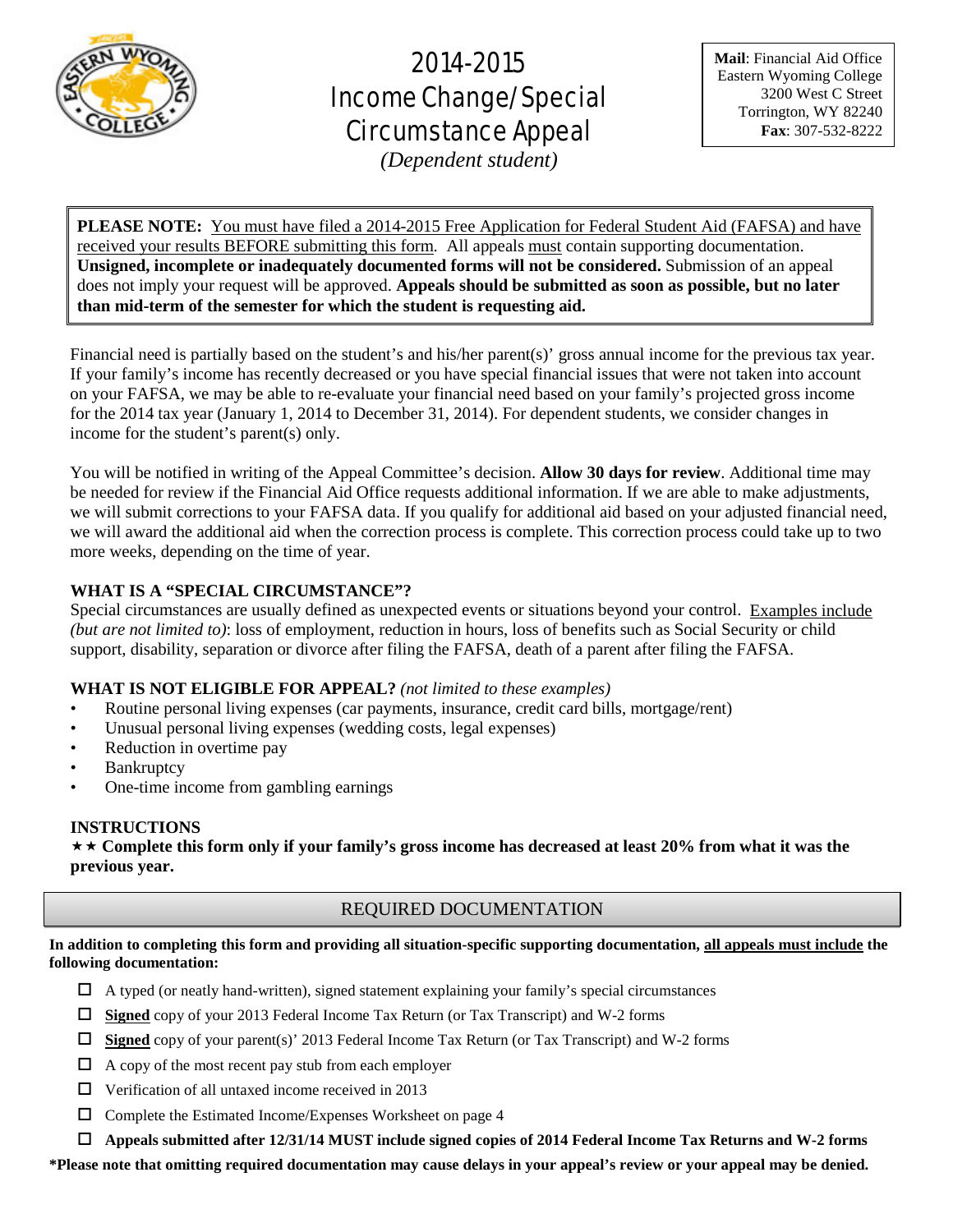# A: STUDENT INFORMATION

| Last Name<br>M.I.<br><b>First Name</b> |  | EWC Student ID Number |                                        |  |
|----------------------------------------|--|-----------------------|----------------------------------------|--|
| Address (include apartment number)     |  |                       | Social Security Number (Last 4 digits) |  |
| City, ST, Zip                          |  |                       | Phone Number (Include area code)       |  |

# B: REASON FOR SUBMITTING APPEAL *(check all that apply)*

#### **A. Unemployment or reduction of hours or wages**

Parent who worked in 2013 is now unemployed or has had work hours and/or wage rate reduced.

#### **Required documentation:**

- o Copy of last pay stub(s) from previous employer(s)
- o Copy of letter from employer on letterhead verifying the release from employment or reduction in hours/wages, the date the change became effective and the duration of the reduction if temporary
- o Notice of eligibility or denial for unemployment benefits
- o Copy of disability benefit statement if applicable

#### **B. Medical or dental expenses**

You or your parent(s) made payments for expenses not covered by insurance. Medical expenses *for which you received no insurance or other reimbursement* **must exceed 11% of the family's taxable income** in order to be considered for appeal.

#### **Required documentation:**

- o Submit copies of receipts or billing statements showing amounts for which you received no insurance or other reimbursement, as well as documentation of payment.
- o Total medical expenses for which you received no insurance or other reimbursement(s): \$\_

#### **C. Retirement**

Parent who worked in 2013 has retired.

#### **Required documentation:**

- o Copy of last pay stub(s) from previous employer(s)
- o Copy of retirement benefit statement
- o Letter from previous employer on letterhead stating last date of employment

#### **D. Death of parent**

Parent passed away after the FAFSA was filed.

#### **Required documentation:**

o Copy of death certificate, obituary, or funeral program

#### **E. Separation or divorce of parent**

Parent was married when the FAFSA was filed, but has now separated or divorced.

#### **Required documentation:**

o Court documentation verifying legal separation or divorce, or letter from attorney documenting that legal proceedings have begun

#### **F. Reduction or loss of support or benefits**

Student or parent received support or benefits in 2013 that have been terminated or reduced. Support or benefits may include: worker's compensation, unemployment benefits, child support, Social Security benefits, pensions, etc.

#### **Required documentation:**

- o Last check stub or printout of benefit received
- Letter from agency on letterhead verifying the date and amount of benefit lost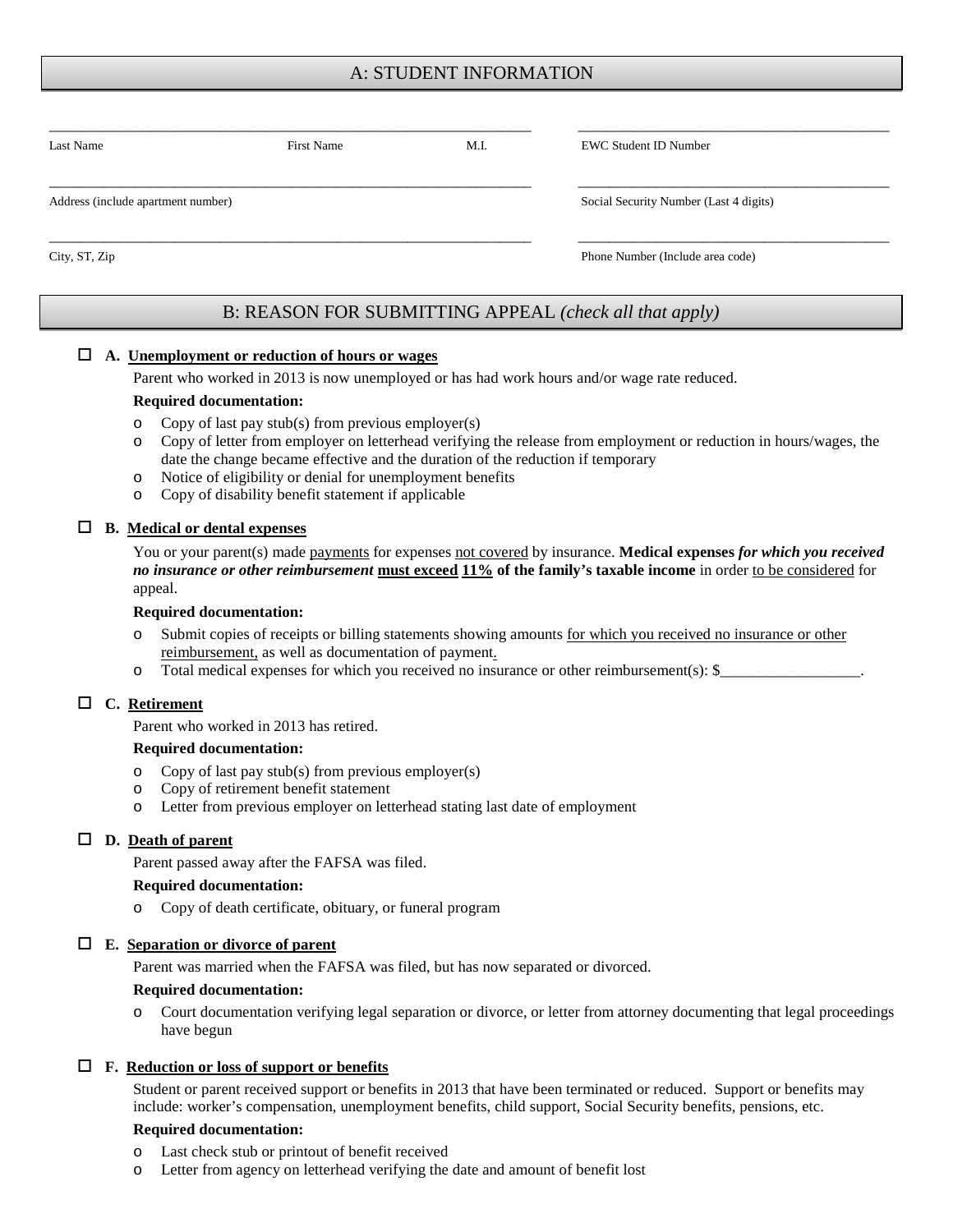## **G. One-time income**

Student or parent received non-recurring income in 2013 from a pension, IRA, annuity, inheritance, settlement, etc.

## **Required documentation:**

- o Copy of form 1099 or other statement from paying agency showing the one-time income
- o Explain why the one-time income is not available for education expenses; include documentation

### **H. Dislocated Worker/Displaced Homemaker**

Parent is a Dislocated Worker if he/she is receiving unemployment benefits due to being laid off or losing a job and is unlikely to return to a previous occupation or was self-employed but is now unemployed due to economic conditions or natural disaster. A Displaced Homemaker is generally a person who previously provided unpaid services to the family (e.g. stay-at-home parent), is no longer supported by the spouse, is unemployed or underemployed, and is having trouble finding or upgrading employment.

#### **Required documentation:**

- o Copy of letter from employer on letterhead verifying the release from employment or reduction in hours/wages, the date the change became effective and the duration of the reduction if temporary
- o Notice of eligibility or denial for unemployment benefits

## **I. Other**

You or your parent(s) have other unusual circumstances not listed above.

#### **Required documentation:**

- o Explain the circumstances in detail, including the impact on your ability to pay for your educational expenses
- o Attach supporting documentation of the circumstances

# C: EXPLANATION OF SPECIAL CIRCUMSTANCES

Whose income decreased (check all that apply)?

□ Student □ Student's mother □ Student's father

What date did the change in circumstance occur?  $\frac{1}{\sqrt{2\pi}}$ 

**\*Explain below (or attach a typed, signed personal statement explaining), in as much detail as possible, why you are requesting a change in income. Please list dates that the changes occurred and how it impacted your income. You must provide appropriate documentation. Be as detailed as possible about the change in your circumstances.** 

**\_\_\_\_\_\_\_\_\_\_\_\_\_\_\_\_\_\_\_\_\_\_\_\_\_\_\_\_\_\_\_\_\_\_\_\_\_\_\_\_\_\_\_\_\_\_\_\_\_\_\_\_\_\_\_\_\_\_\_\_\_\_\_\_\_\_\_\_\_\_\_\_\_\_\_\_\_\_\_\_\_\_\_\_\_\_\_\_\_\_\_\_\_\_\_\_\_\_\_\_\_\_\_\_\_\_\_**

\_\_\_\_\_\_\_\_\_\_\_\_\_\_\_\_\_\_\_\_\_\_\_\_\_\_\_\_\_\_\_\_\_\_\_\_\_\_\_\_\_\_\_\_\_\_\_\_\_\_\_\_\_\_\_\_\_\_\_\_\_\_\_\_\_\_\_\_\_\_\_\_\_\_\_\_\_\_\_\_\_\_\_\_\_\_\_\_\_\_\_\_\_\_\_\_\_\_\_\_\_\_\_\_\_\_\_

\_\_\_\_\_\_\_\_\_\_\_\_\_\_\_\_\_\_\_\_\_\_\_\_\_\_\_\_\_\_\_\_\_\_\_\_\_\_\_\_\_\_\_\_\_\_\_\_\_\_\_\_\_\_\_\_\_\_\_\_\_\_\_\_\_\_\_\_\_\_\_\_\_\_\_\_\_\_\_\_\_\_\_\_\_\_\_\_\_\_\_\_\_\_\_\_\_\_

**\_\_\_\_\_\_\_\_\_\_\_\_\_\_\_\_\_\_\_\_\_\_\_\_\_\_\_\_\_\_\_\_\_\_\_\_\_\_\_\_\_\_\_\_\_\_\_\_\_\_\_\_\_\_\_\_\_\_\_\_\_\_\_\_\_\_\_\_\_\_\_\_\_\_\_\_\_\_\_\_\_\_\_\_\_\_\_\_\_\_\_\_\_\_\_\_\_\_\_\_\_\_\_\_\_\_\_**

\_\_\_\_\_\_\_\_\_\_\_\_\_\_\_\_\_\_\_\_\_\_\_\_\_\_\_\_\_\_\_\_\_\_\_\_\_\_\_\_\_\_\_\_\_\_\_\_\_\_\_\_\_\_\_\_\_\_\_\_\_\_\_\_\_\_\_\_\_\_\_\_\_\_\_\_\_\_\_\_\_\_\_\_\_\_\_\_\_\_\_\_\_\_\_\_\_\_\_\_\_\_\_\_\_\_\_

\_\_\_\_\_\_\_\_\_\_\_\_\_\_\_\_\_\_\_\_\_\_\_\_\_\_\_\_\_\_\_\_\_\_\_\_\_\_\_\_\_\_\_\_\_\_\_\_\_\_\_\_\_\_\_\_\_\_\_\_\_\_\_\_\_\_\_\_\_\_\_\_\_\_\_\_\_\_\_\_\_\_\_\_\_\_\_\_\_\_\_\_\_\_\_\_\_\_

**\_\_\_\_\_\_\_\_\_\_\_\_\_\_\_\_\_\_\_\_\_\_\_\_\_\_\_\_\_\_\_\_\_\_\_\_\_\_\_\_\_\_\_\_\_\_\_\_\_\_\_\_\_\_\_\_\_\_\_\_\_\_\_\_\_\_\_\_\_\_\_\_\_\_\_\_\_\_\_\_\_\_\_\_\_\_\_\_\_\_\_\_\_\_\_\_\_\_\_\_\_\_\_\_\_\_\_**

\_\_\_\_\_\_\_\_\_\_\_\_\_\_\_\_\_\_\_\_\_\_\_\_\_\_\_\_\_\_\_\_\_\_\_\_\_\_\_\_\_\_\_\_\_\_\_\_\_\_\_\_\_\_\_\_\_\_\_\_\_\_\_\_\_\_\_\_\_\_\_\_\_\_\_\_\_\_\_\_\_\_\_\_\_\_\_\_\_\_\_\_\_\_\_\_\_\_\_\_\_\_\_\_\_\_\_

\_\_\_\_\_\_\_\_\_\_\_\_\_\_\_\_\_\_\_\_\_\_\_\_\_\_\_\_\_\_\_\_\_\_\_\_\_\_\_\_\_\_\_\_\_\_\_\_\_\_\_\_\_\_\_\_\_\_\_\_\_\_\_\_\_\_\_\_\_\_\_\_\_\_\_\_\_\_\_\_\_\_\_\_\_\_\_\_\_\_\_\_\_\_\_\_\_\_

\_\_\_\_\_\_\_\_\_\_\_\_\_\_\_\_\_\_\_\_\_\_\_\_\_\_\_\_\_\_\_\_\_\_\_\_\_\_\_\_\_\_\_\_\_\_\_\_\_\_\_\_\_\_\_\_\_\_\_\_\_\_\_\_\_\_\_\_\_\_\_\_\_\_\_\_\_\_\_\_\_\_\_\_\_\_\_\_\_\_\_\_\_\_\_\_\_\_\_\_\_\_\_\_\_\_\_

\_\_\_\_\_\_\_\_\_\_\_\_\_\_\_\_\_\_\_\_\_\_\_\_\_\_\_\_\_\_\_\_\_\_\_\_\_\_\_\_\_\_\_\_\_\_\_\_\_\_\_\_\_\_\_\_\_\_\_\_\_\_\_\_\_\_\_\_\_\_\_\_\_\_\_\_\_\_\_\_\_\_\_\_\_\_\_\_\_\_\_\_\_\_\_\_\_\_\_\_\_\_\_\_\_\_\_

\_\_\_\_\_\_\_\_\_\_\_\_\_\_\_\_\_\_\_\_\_\_\_\_\_\_\_\_\_\_\_\_\_\_\_\_\_\_\_\_\_\_\_\_\_\_\_\_\_\_\_\_\_\_\_\_\_\_\_\_\_\_\_\_\_\_\_\_\_\_\_\_\_\_\_\_\_\_\_\_\_\_\_\_\_\_\_\_\_\_\_\_\_\_\_\_\_\_